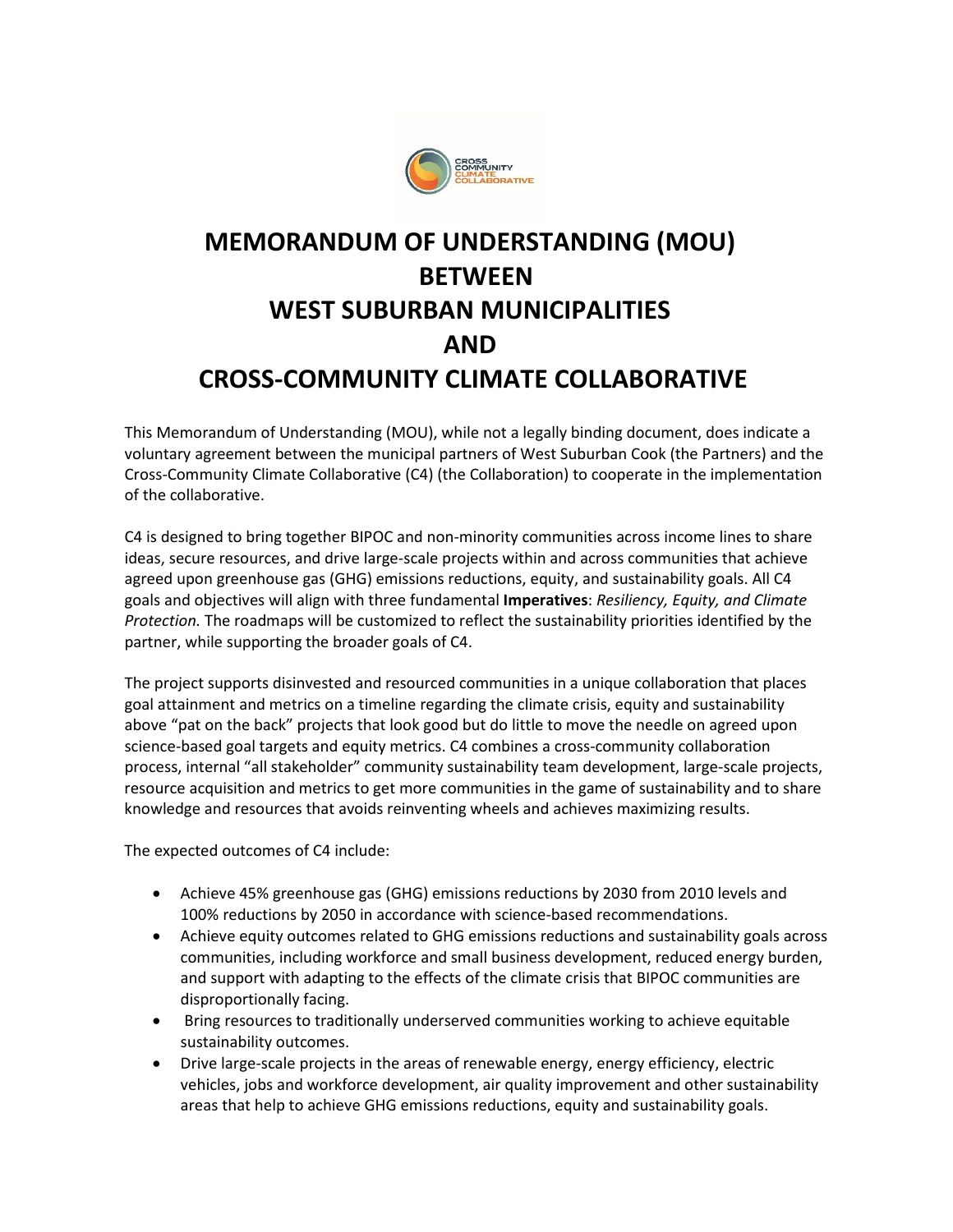• Drive GHG inventories and equity and sustainability metrics and regular tracking of progress against agreed upon goals and timelines.

The terms and conditions, including responsibilities of the Consultants and the Partners, are listed below.

**Term One: Term of MOU:** This MOU shall begin upon signature by authorized representatives of the Partners and Consultants and may be renewed from year to year by mutual written agreement, services are subject to available funding from responsible partner(s).

**Term Two: Consultants**: Urban Efficiency Group and Seven Generations Ahead will provide the following services to support the C4 collaboration:

- Host an ongoing awareness campaign to ensure timely information sharing with stakeholders.
- Design customizable and scalable roadmaps for each partner that delivers on their local sustainability goals while supporting the broader goals of C4.
- Scalable implementation of the C4 "Climate and Sustainability Plan"
- Provide guidance to partners during the formation of their sustainability working group or commission.
- Assemble a working group to develop C4 performance metrics.
- Provide collateral materials for C4 the Program and enrollment process
- Assist the partners in organizing the MOU Signing Day.
- Assist partners with grant development & larger scale funding acquisitions
- Provide an online platform to access C4 information and associated forms.
- Provide access to technical resources.
- Connect the Partners with local, state and federal resources that support the roadmap performance indicators outlined in their Urban Sustainability Plan

**Term Three: Municipal Partner Provision**. The Partners agree to providing the following support for the Program:

- Agree to GHG emissions reduction's goal targets and track GHG emissions and other sustainability and equity indicators annually.
- Agree to participate in monthly cross-community core team meetings, and to pursue agreed upon scopes of work.
- Agree to establish a sustainability working group or commission within each respective community that develops a strategy to achieve sustainability goals and GHG emissions reductions goals and targets.
- Agree to work toward becoming a sustainable community.
- Agree to providing a public endorsement of C4 to signal its legitimacy.
- Work with the consultants and other partners to issue a joint press release and stage a press conference announcing C4.
- Assist with socializing C4 with other municipalities to encourage participation and adoption.
- Use local access television, social media, newsletters, or other forms of media available to raise awareness of C4.